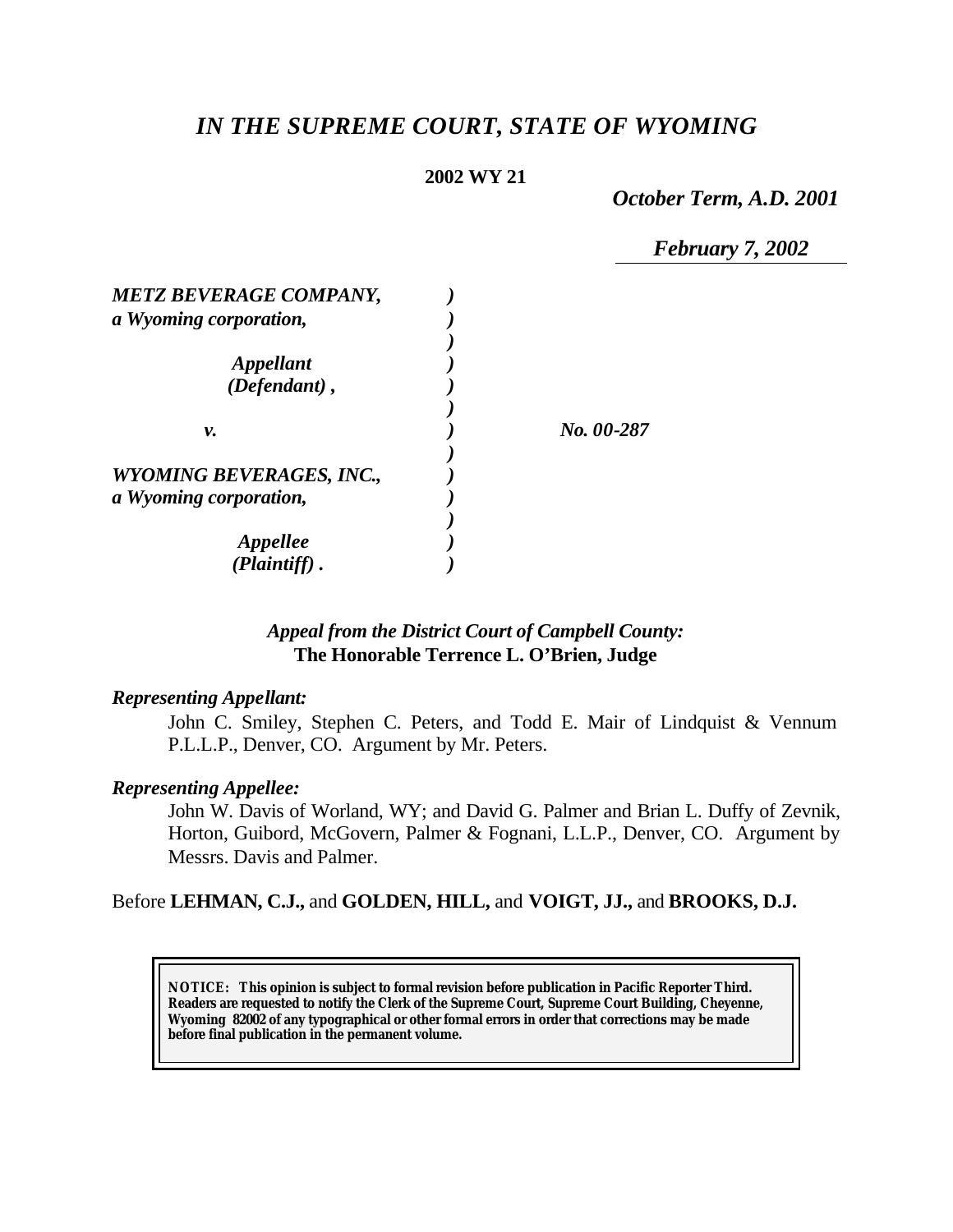### **BROOKS, District Judge.**

[¶1] This case is brought by the appellant, Metz Beverage Company (Metz), against the appellee, Wyoming Beverages, Inc. (Wyoming Beverage), alleging the wrongful termination of a distributorship contract.

[¶2] Metz had distributed Pepsi products for approximately 30 years in northeast Wyoming for Wyoming Beverage. In June 1997, Wyoming Beverage notified Metz that their long-term business arrangement would be terminated effective in October of 1997. Thereafter, Wyoming Beverage filed a declaratory action seeking a resolution of the relationship. Metz filed a counterclaim asserting, among other things, breach of contract, fraud, unjust enrichment, promissory estoppel, and a claim seeking an accounting.

[¶3] After extensive discovery and the filing of voluminous motions, the district court granted summary judgment against Metz on Metz's breach of contract, fraud, and unjust enrichment claims. The matter is now before this court upon Metz's appeal of the district court's order and certification pursuant to W.R.C.P. 54(b).

### *ISSUE*

[¶4] The issue on appeal is straightforward:

Did the District Court have a proper legal and factual basis to grant summary judgment against Metz as to Metz's claims of breach of contract, fraud and unjust enrichment.

# *FACTUAL BACKGROUND*

[¶5] In 1967, Metz began to distribute Pepsi products in northeast Wyoming for Wyoming Beverage. That relationship, which continued for 30 years, started as an oral agreement between Forrest Clay of Wyoming Beverage and Buster Metz for Metz. The relationship and agreement appears to have been profitable and amicable for much of the 30 years.

[¶6] In May of 1996, Buster Metz died. On June 12, 1997, Mr. Clay wrote a letter to Dorothy Metz, Buster's widow, stating:

> We believe that our oral agreement is terminable at will and that competitive circumstances and business necessities dictate termination of the distribution arrangement. . . .

> It is our intention to accomplish the transfer to direct distribution on October 1, 1997[.]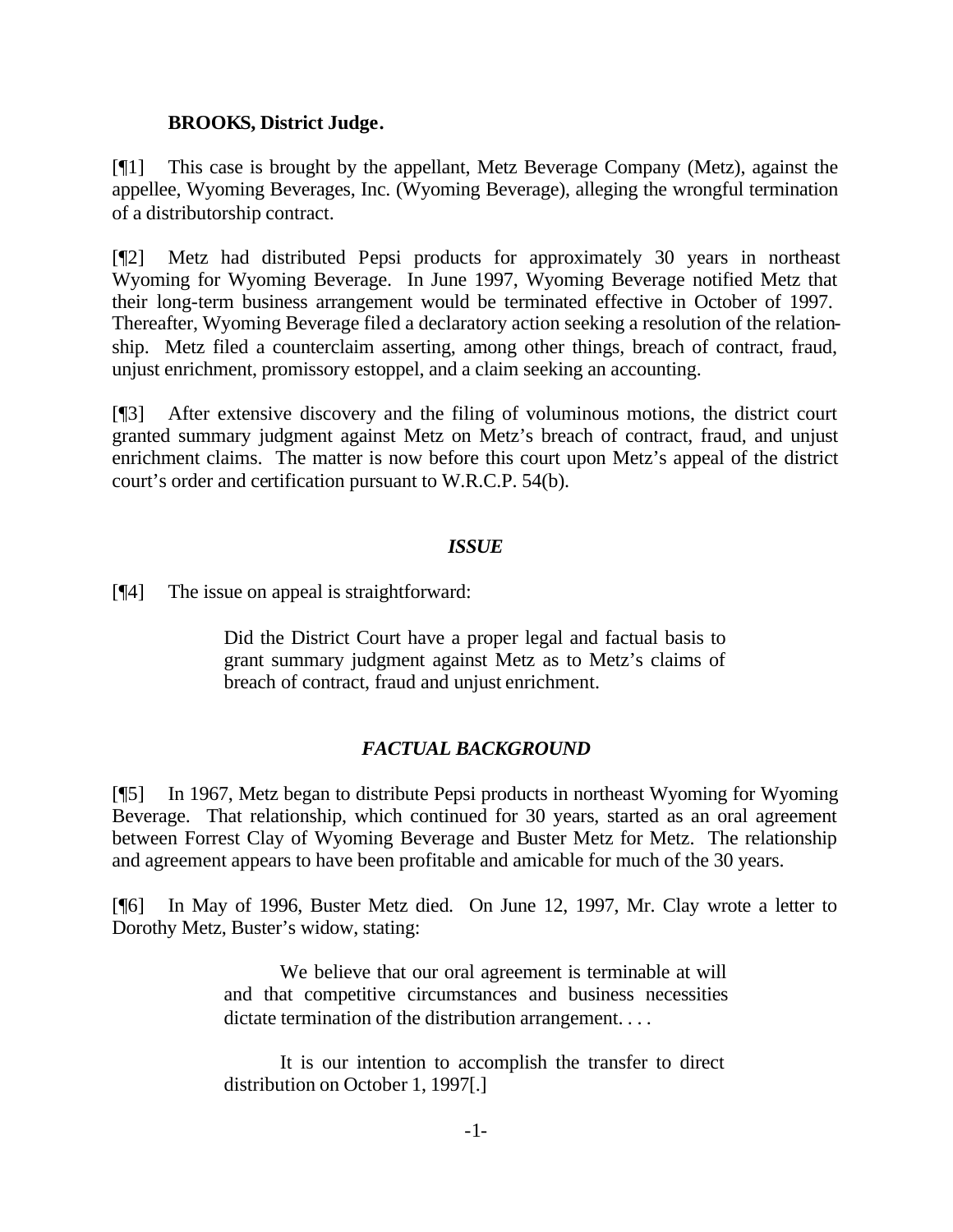It is undisputed that the original agreement made by Mr. Clay and Mr. Metz, in addition to being oral, was indefinite in terms of its duration. In 1990, the parties began discussing a written agreement. The initial attempts to reach a written agreement failed apparently as a result of the parties' inability to agree as to the proper length of the agreement. Metz sought an agreement that was significantly longer in duration than that proposed by Wyoming Beverage.

[¶7] Between 1992 and 1994, Metz and Wyoming Beverage again tried to negotiate a written contract. Wyoming Beverage insisted on a limited three-year contract with no right of renewal. Metz continued to seek a longer agreement with a provision that any agreement could only be terminated for cause. During the negotiations, there was extensive communication and correspondence among Mr. Clay and Dorothy and Diana Metz. Diana Metz, Buster's daughter, had become deeply involved in the family business by that time.

[¶8] Mr. Clay, in his correspondence with Metz, often expressed dissatisfaction with the performance of Metz's obligations under the contract and indicated that the failure to correct Metz's performance problems would result in termination of the oral agreement. Ultimately, the parties did not reach a written agreement. Buster Metz died in 1996. Wyoming Beverage terminated the relationship with Metz in October of 1997, and Wyoming Beverage itself took over direct distribution of the Pepsi products in northeast Wyoming.

# *STANDARD OF REVIEW*

[¶9] Summary judgment is appropriate when no genuine issue exists as to any material fact and the moving party is entitled to judgment as a matter of law. *Covington v. W.R. Grace-Conn., Inc.,* 952 P.2d 1105, 1106 (Wyo. 1998). A genuine issue of material fact exists when a disputed fact, if it were proven, would establish or refute an essential element of a cause of action or a defense that the parties have asserted. *Allmaras v. Mudge*, 820 P.2d 533, 535 (Wyo. 1991). The movant bears the initial burden of establishing a prima facie case for summary judgment. If the movant carries his burden, the party who is opposing the motion for summary judgment must present specific facts to demonstrate that a genuine issue of material fact exists. *Weber v. McCoy,* 950 P.2d 548, 551 (Wyo. 1997). This court evaluates the propriety of a summary judgment by employing the same standards and by using the same materials as the district court employed and used. We examine the record in the light most favorable to the party who opposed the motion for summary judgment, and we give that party all the favorable inferences that may fairly be drawn from the record. We accord no deference to the district court's decisions on issues of law. *Marchant v. Cook*, 967 P.2d 551, 554 (Wyo. 1998).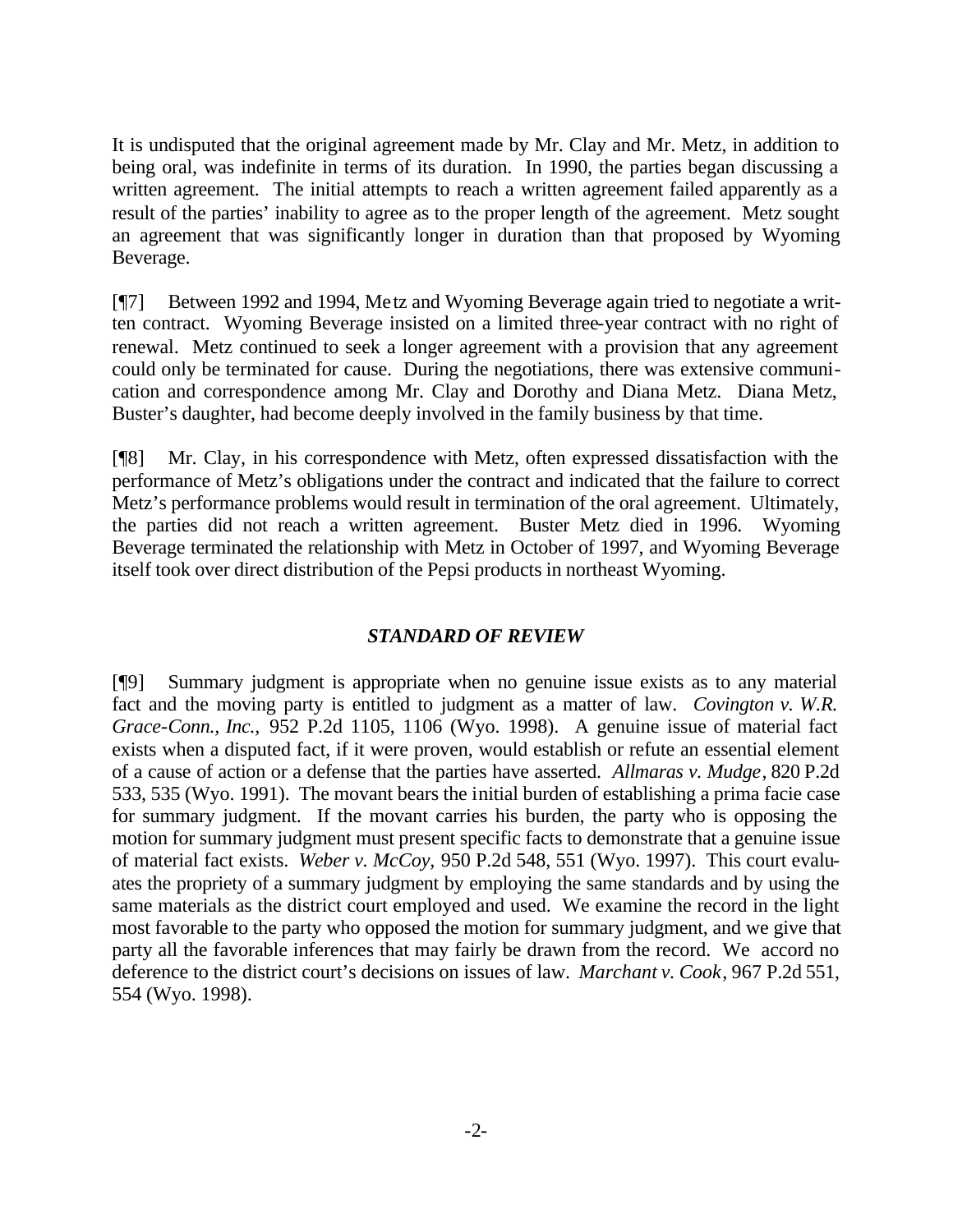# *BREACH OF CONTRACT CLAIM*

[¶10] It is the position of Wyoming Beverage that any contract which existed with Metz was terminable at will by either party. Wyoming Beverage asserts that any such contract was unenforceable or limited because of the statute of frauds and the fact that the agreement had no specific duration. Metz, however, contends there was a valid enforceable contract that was only terminable for cause and that Wyoming Beverage breached its agreement with Metz by simply terminating the contract without cause.

# **A.** *The Contract*

[¶11] Wyoming Beverage has, at times in the record, contested the existence of a contract with Metz. Wyoming Beverage has instead referred to an arrangement or relationship with Metz. However, there is no doubt that an agreement of some nature existed between the parties from 1967 to 1997. The agreement was acknowledged in various pieces of correspondence sent by Mr. Clay to Metz. For example, in a letter to Diana Metz dated December 6, 1993, Mr. Clay stated:

> If you fail to meet these obligations by the dates indicated, *the oral agreement* between Wyoming Beverages and Metz Beverages will be terminated, effective April 15, 1994.

(Emphasis added.) Similarly, on April 25, 1994, Mr. Clay wrote to Dorothy Metz: "As I mentioned to you then, we have no desire to cancel *our oral agreement* " (emphasis added). We, therefore, conclude what the parties have essentially conceded that there was a contract between Metz and Wyoming Beverage.

# **B.** *The Statute of Frauds*

[¶12] Wyoming Beverage next contends that the agreement between the parties was void because it violated the statute of frauds. The parties acknowledge that the agreement in question was one for the sale of goods and, therefore, the Wyoming statutes incorporating the Uniform Commercial Code at §§ 34.1-2-101 *et seq*. apply.

[¶13] The statute of frauds relating to the Uniform Commercial Code is found at Wyo. Stat. Ann. § 34.1-2-201 (LexisNexis 2001), which provides as follows:

> (a) Except as otherwise provided in this section a contract for the sale of goods for the price of five hundred dollars (\$500.00) or more is not enforceable by way of action or defense unless there is some writing sufficient to indicate that a contract for sale has been made between the parties and signed by the party against whom enforcement is sought or by his authorized agent or broker. A writing is not insufficient because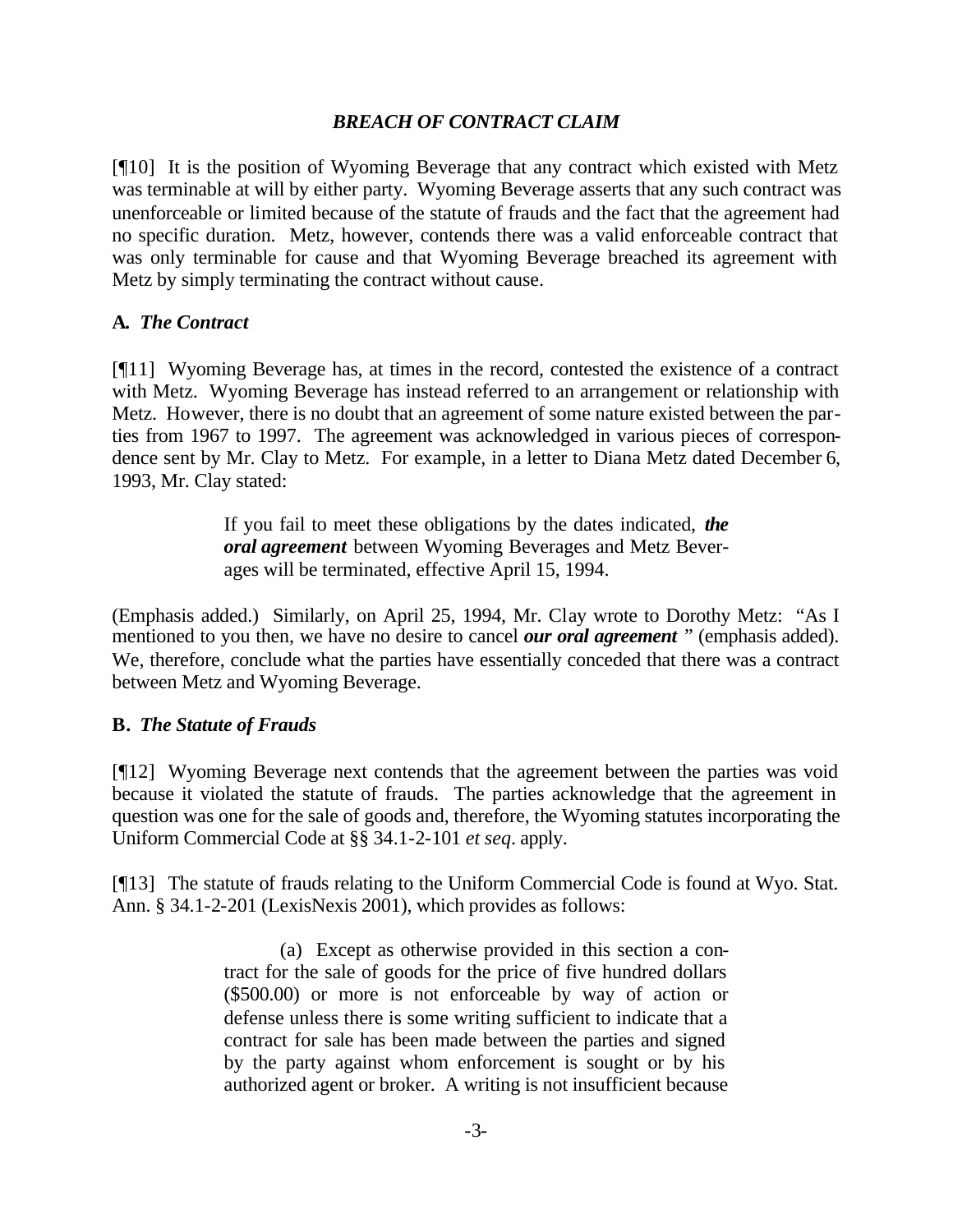it omits or incorrectly states a term agreed upon but the contract is not enforceable under this paragraph beyond the quantity of goods shown in such writing.

. . .

(c) A contract which does not satisfy the requirements of subsection (a) but which is valid in other respects is enforceable:

. . .

(ii) If the party against whom enforcement is sought admits in his pleading, testimony or otherwise in court that a contract for sale was made, but the contract is not enforceable under this provision beyond the quantity of goods admitted[.]

[¶14] During discovery Mr. Clay testified in a deposition as follows:

Q: You sold him [Metz] all the product he could order. It was that simple?

A: I sold him what he ordered that I could sell him, yes.

Pat Reed, one of Wyoming Beverage's managers, also testified as follows:

Q: Metz Beverages was encouraged to order however much product it could sell, wasn't it?

A: Yes.

Q: And Wyoming Beverages would supply to Metz Beverage, again, however much product Metz would require?

A: Yes.

From the foregoing letters, there is documentary evidence wherein Wyoming Beverage admitted that there was an agreement. Furthermore, there is evidence in the form of letters, testimony, and a 30-year ongoing business relationship that Wyoming Beverage would sell to Metz all of the Pepsi products that Metz needed to satisfy its customers. Thus, there is evidence of the agreement and that the agreement was a requirements contract.

[¶15] This court has previously held that the Uniform Commercial Code parol evidence rule is intended to liberalize the rigidity of the common law. In addition, we noted the Uniform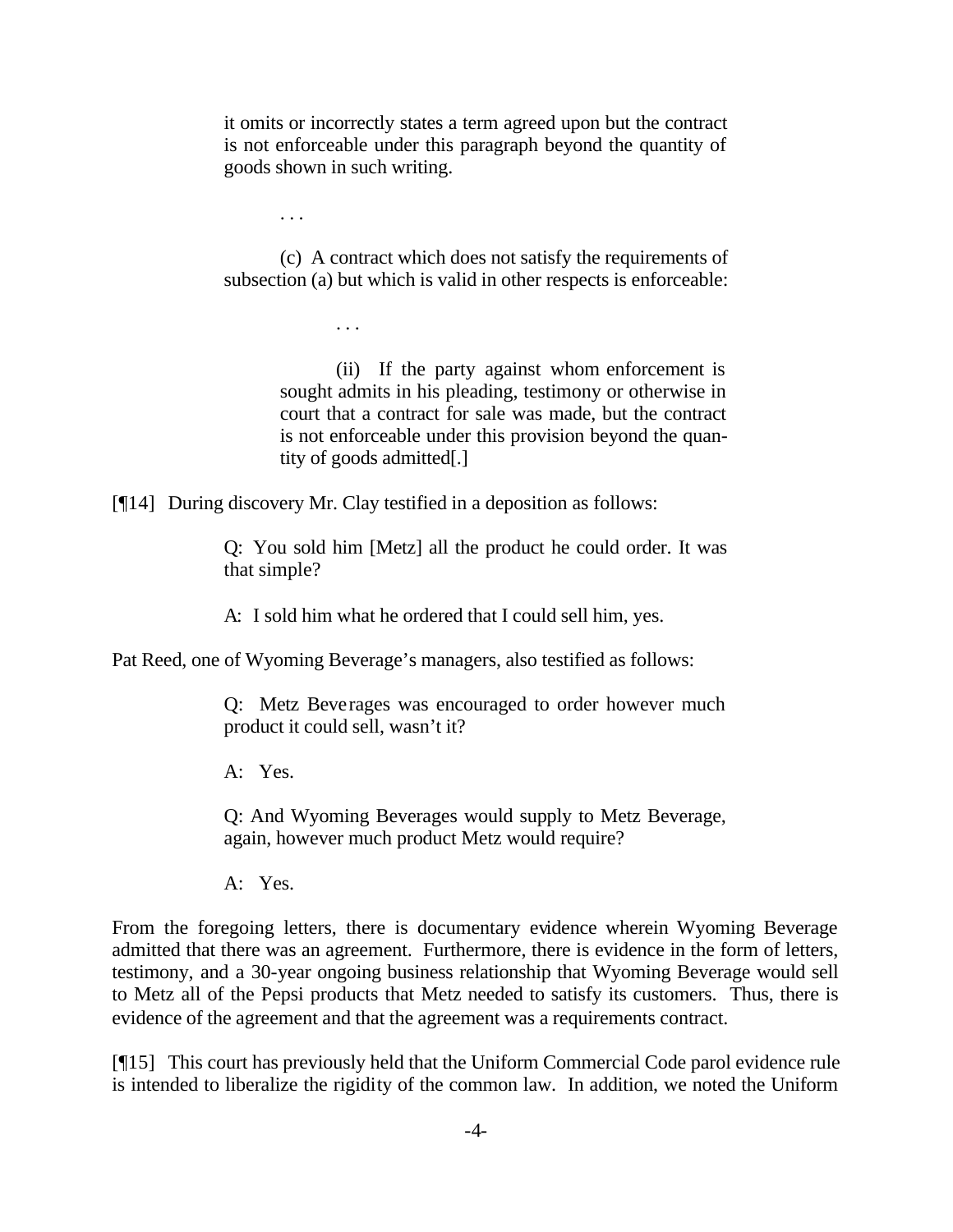Commercial Code is intended to expand commercial practices through custom and usage as well as by agreement between the parties. C*entury Ready-Mix Co. v. Lower & Co.*, 770 P.2d 692, 697 (Wyo. 1989). Thus, rigid adherence to the statute of frauds is contrary to the philosophy of the Uniform Commercial Code, and it is this court's policy to sustain a contact whenever possible. This court will not seek technical grounds for defeating a contract. *Century Ready-Mix,* at 697. The record reveals, through deposition testimony and other writings, that there was ample evidence to create an issue of fact as to any Uniform Commercial Code statute of frauds defenses raised by Wyoming Beverage.

[¶16] Wyoming Beverage also relies on the general statute of frauds, Wyo. Stat. Ann. § 1- 23-105 (LexisNexis 2001), which states:

> (a) In the following cases every agreement shall be void unless such agreement, or some note or memorandum thereof be in writing, and subscribed by the party to be charged therewith:

> > (i) Every agreement that by its terms is not to be performed within one (1) year from the making thereof[.]

This argument also fails for a number of reasons. As previously noted, there are in fact various writings acknowledging the existence of the agreement. The writings need not be made contemporaneously with the initial agreement, especially where, as here, the agreement was of long duration and the writings occurred during the performance of the contract. *Mead v. Leo Sheep Co*., 32 Wyo. 313, 232 P. 511, 513 (1925); *Laramie Printing Trustees v. Krueger*, 437 P.2d 856, 859 (Wyo. 1968).

[¶17] Furthermore, this court has held that the general statute of frauds is inapplicable where there has been substantial part performance by one party. *Fowler v Fowler*, 933 P.2d 502, 504 (Wyo. 1997). Clearly, 30 years of performance by both parties would appear to satisfy the substantial part performance exception to the statute of frauds.

[¶18] Finally, assuming this was a contract with no duration that was either terminable for cause or terminable at will, conceptually it could have been performed within one year. Therefore, it would not fall within the statute of frauds. The purpose of the statute of frauds is to prevent the enforcement of alleged promises that never were made. The statute is not to be utilized to repudiate promises that in fact were made. *B&W Glass, Inc. v. Weather Shield Mfg., Inc.*, 829 P.2d 809, 816 (Wyo. 1992). The general Wyoming statute of frauds is inapplicable to this case.

# **C.** *Terms of the Contract*

[¶19] Wyoming Beverage contends ultimately that if there was an agreement sufficient to withstand the statute of frauds, such an agreement was indefinite in duration and could be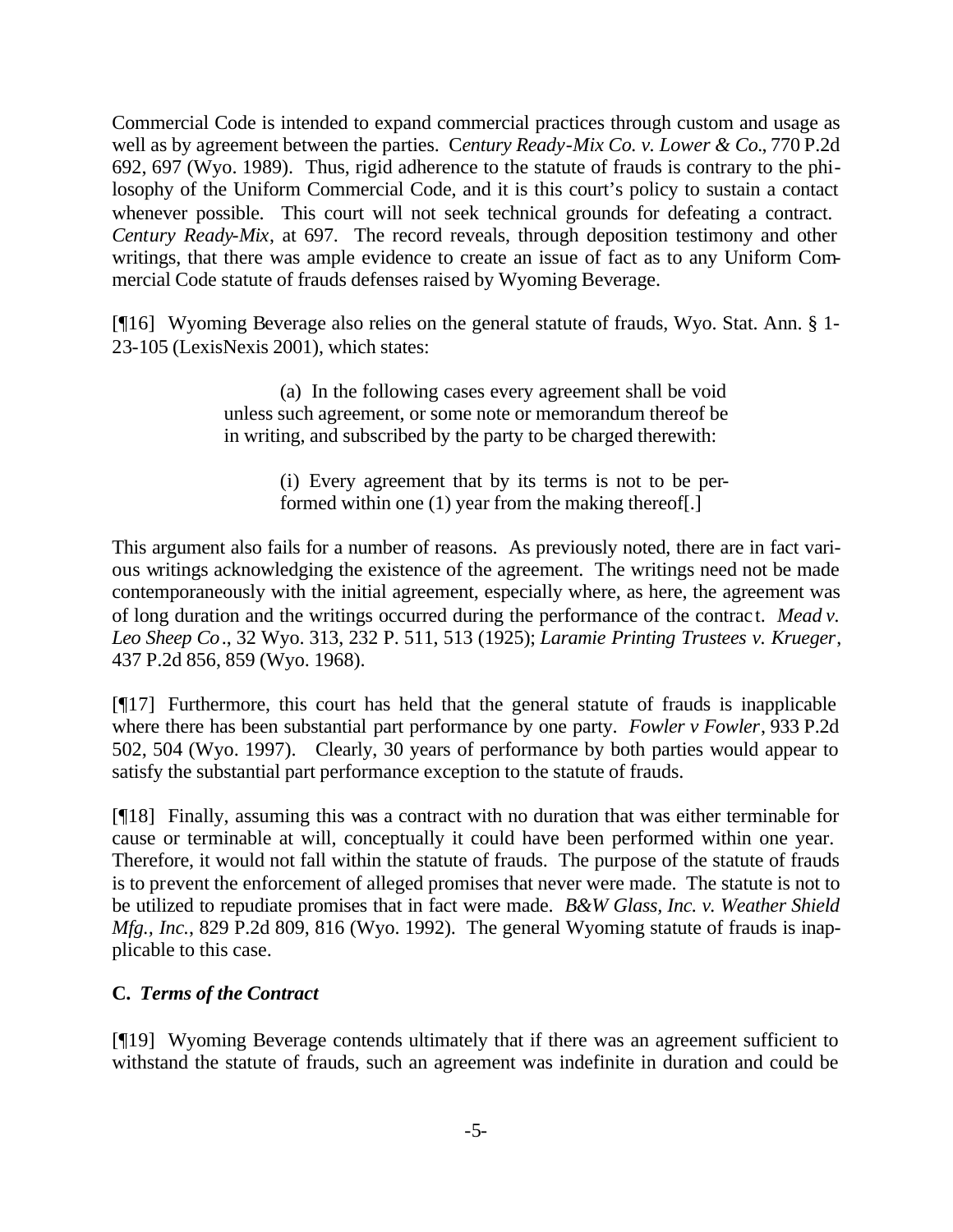terminated by either party at any time. In support of its contention, Wyoming Beverage relies on Wyo. Stat. Ann. § 34.1-2-309 (LexisNexis 2001), which provides:

> (b) Where the contract provides for successive performance but is indefinite in duration it is valid for a reasonable time but *unless otherwise agreed* may be terminated at any time by either party.

(Emphasis added.) Metz, not surprisingly, asserts that it had been agreed by the parties that the contract would only be terminable for cause. The question, then, is whether there was evidence that would permit the fact finder to conclude that the parties had otherwise agreed that Metz could only be terminated for cause. In the absence of such agreement, the contract was terminable at will pursuant to § 34.1-2-309.

[¶20] This court believes that there is evidence that the agreement could only be terminated for cause. It is again found in the correspondence among Mr. Clay and Dorothy and Diana Metz. On December 6, 1993, Mr. Clay wrote Diana Metz:

> Our concerns about your sales level and failure to follow proper product rotation procedures, have been called to your attention on numerous occasions. . . .

. . .

If you fail to meet these obligations by the dates indicated, the oral agreement between Wyoming Beverages and Metz Beverages will be terminated. . . .

Similarly, on April 7, 1994, Mr. Clay wrote Diana Metz again and stated:

If our concerns have not been adequately addressed, and if you have not realized your marketing goals, we must seriously consider our other options, including the termination of our existing oral agreement. . . .

Again on April 25, 1994, Mr. Clay wrote to Dorothy Metz and stated: "[I]f the problems we have discussed are not corrected, then we would have no alternative to terminating the oral agreement." Certainly it appears that Mr. Clay was demanding that Metz improve performance or risk having the agreement terminated. A reasonable inference from such correspondence is that the existing agreement could only be terminated for cause.

[¶21] There is further evidence that a for-cause provision was part of the original agreement. The draft agreements submitted by Wyoming Beverage to Metz during negotiations for a written agreement in 1994 contained provisions for notice and an opportunity to cure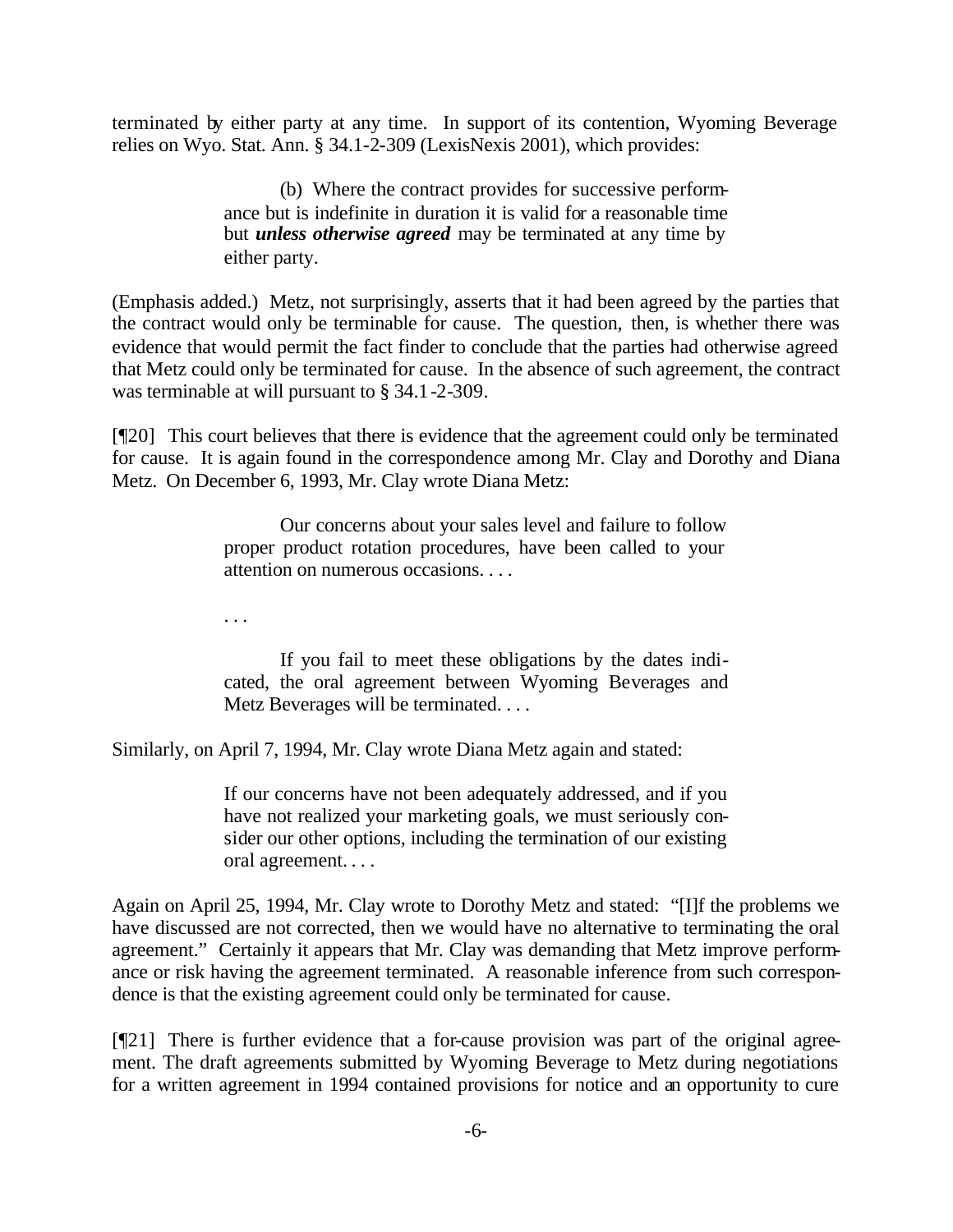prior to termination. A reasonable inference to be drawn from such drafts, especially in light of Mr. Clay's correspondence to the Metz family, is that the drafts represent a formalization of the prior oral agreement.

[¶22] Additionally, William Metz, the son of Buster Metz, filed an affidavit setting forth hearsay statements of Buster Metz to the effect that the original agreement between Wyoming Beverage and Metz could only be terminated for cause. The district court refused to consider such statements as being hearsay. The district court's ruling necessarily involves the dead man's statute, Wyo. Stat. Ann. § 1-12-102 (LexisNexis 2001), which provides:

> In an action or suit by or against a person who from any cause is incapable of testifying, or by or against a trustee, executor, administrator, heir or other representative of the person incapable of testifying, no judgment or decree founded on uncorroborated testimony shall be rendered in favor of a party whose interests are adverse to the person incapable of testifying or his trustee, executor, administrator, heir or other representative. *In any such action or suit, if the adverse party testifies, all entries, memorandum and declarations by the party incapable of testifying made while he was capable, relevant to the matter in issue, may be received in evidence*.

(Emphasis added.)

[¶23] Wyoming Beverage originally submitted testimony from Forrest Clay, which is part of the record, reflecting statements made by Buster Metz to Mr. Clay concerning the original agreement. Mr. Clay stated by affidavit that Buster Metz had told him that there was no need for a written agreement in that: "If it's not good for you, it's not good for me." Certainly a reasonable conclusion that could be drawn from Mr. Metz's statement to Mr. Clay is that the agreement could be terminated with or without cause at any time.

[¶24] Once the Clay affidavit was submitted by Wyoming Beverage, Metz argues that it had the right to submit and have the court consider the statements Buster Metz made to his son. Indeed, § 1-12-102 specifically provides that if the adverse party testifies as to statements made by a decedent, all declarations by the party incapable of testifying, made while he was capable, relevant to the matter at issue may be received in evidence. Wyoming Beverage asserts, however, that the dead man's statute is inapplicable since Buster Metz is not a party and that Metz is still a viable corporation. Wyoming Beverage points out the dead man's statute specifically pertains to parties to an action. For those reasons, Wyoming Beverage argues the hearsay statements of Buster Metz were properly excluded.

[¶25] Wyoming Beverage ignores the reality of the situation. Buster Metz was the principal shareholder and operating officer of Metz in 1967 and for many years thereafter. It would be unfair to allow statements of Buster Metz to be placed in evidence to be used against him and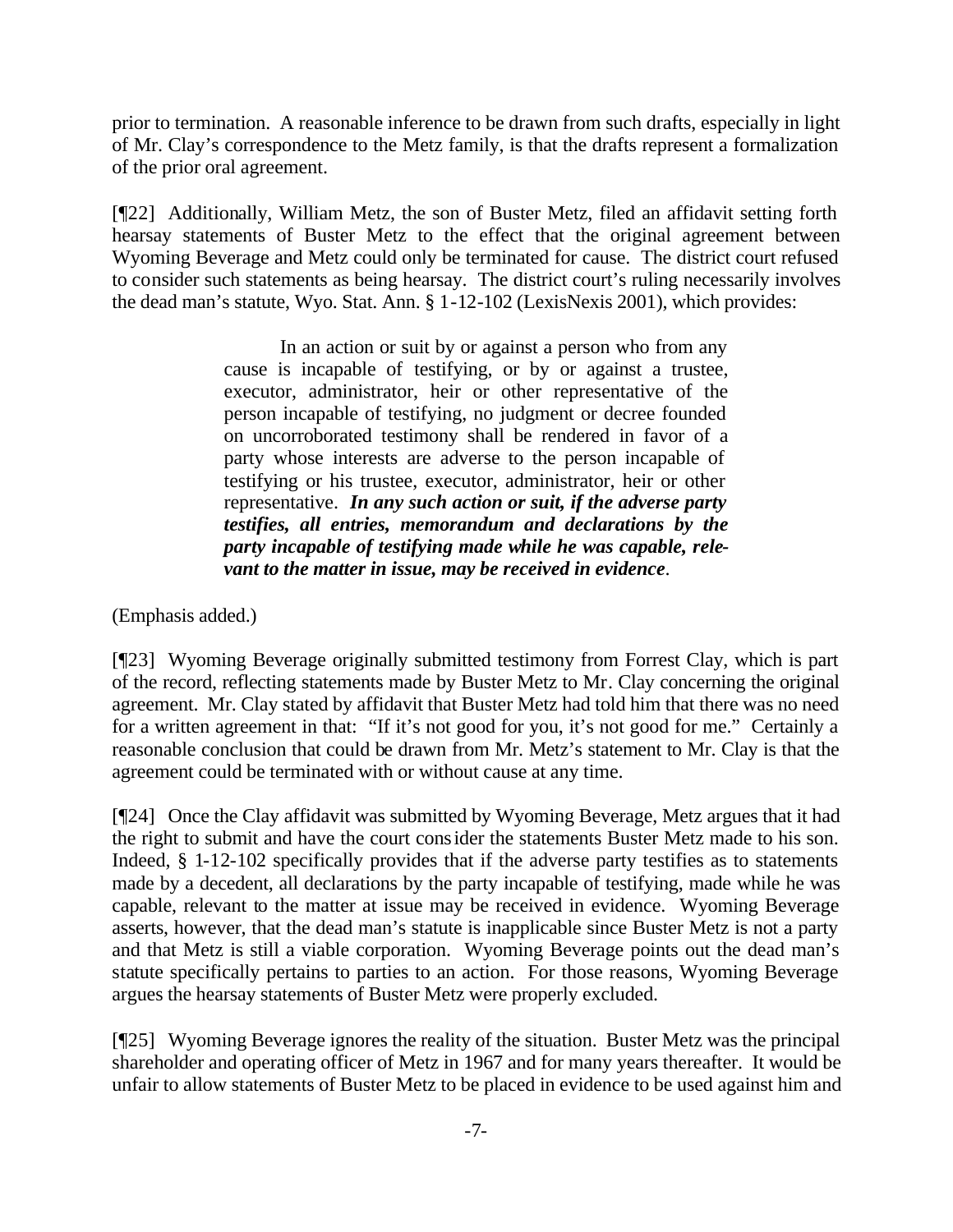his company and yet not consider statements made by Mr. Metz which were offered by Metz. In the particular factual setting of a small family corporation, the dead man's statute should be read to allow relevant rebuttal testimony of the principal owner and officer of the corporation after that person's death.

[¶26] In *Consolidated Constr., Inc. v. Smith,* 634 P.2d 902, 904 (Wyo. 1981), we found that the word "person" as used in the dead man's statute includes an individual, partnership and corporation. Further, this court concluded that the protections afforded by the dead man statute were applicable to a partnership within the setting of that case. Since the term "person" includes corporations as well as partnerships, the protections afforded by the Wyoming dead man's statute would also apply to a corporation. Clearly, a corporation can only speak through the people operating the business. *See*, Wyo. Stat. Ann. §§ 17-16-801 and 17-16- 841.

[¶27] We agree with the court in *Mark Patterson, Inc. v. Bowie*, 661 N.Y.S.2d 709, 712 (1997), which held:

> [T]he purpose behind the "Dean Man's Statute" would be frustrated "if .. . the statute could be avoided by the device of framing a pleading in such a way that .. . the claim is asserted only against a corporation, the stock of which is owned by the decedent's executors."

(Quoting *Matter of Cohen*, 137 N.Y.S.2d 300, 308 (1954)). Therefore, where a plaintiff files an affidavit setting forth hearsay statements of a deceased principal shareholder and officer of a defendant corporation, the dead man's statute permits presentation of rebuttal hearsay statements of the deceased person. In summary, it would simply be unfair to permit the use of statements made by the principal shareholder and operating officer of the corporation to be used against the entity and then invoke the dead man's statute to prohibit any contrary statements that were made by that corporate officer.

[¶28] Wyoming Beverage next argues that the district court specifically stated that he did not consider the affidavit of Mr. Clay as it pertains to Mr. Clay's conversations with Buster Metz. Thus, Wyoming Beverage asserts, there is no reason to consider Metz's rebuttal affidavit. Indeed the trial judge noted that he did not consider the affidavits of Mr. Clay in reaching his decision. However, that is not how W.R.C.P. 56 operates. The moving party in a summary judgment proceeding files its papers and affidavits in support of summary judgment, and the responding party files its papers and affidavits in opposition. The district court, like the supreme court, must review the entire record that is before it. *Wyoming Ins. Dep't v. Sierra Life Ins. Co.,* 599 P.2d 1360, 1363 (Wyo. 1979). While the evidence which is relied upon to sustain or defeat a summary judgment must be such as would be admissible in evidence, *Hunter v. Farmers Ins. Group,* 554 P.2d 1239, 1242 (Wyo. 1976), the trial court cannot decide what portions of the admissible evidence it will or will not consider. It is up to the parties to determine which evidence should be presented to the court. Here, the trial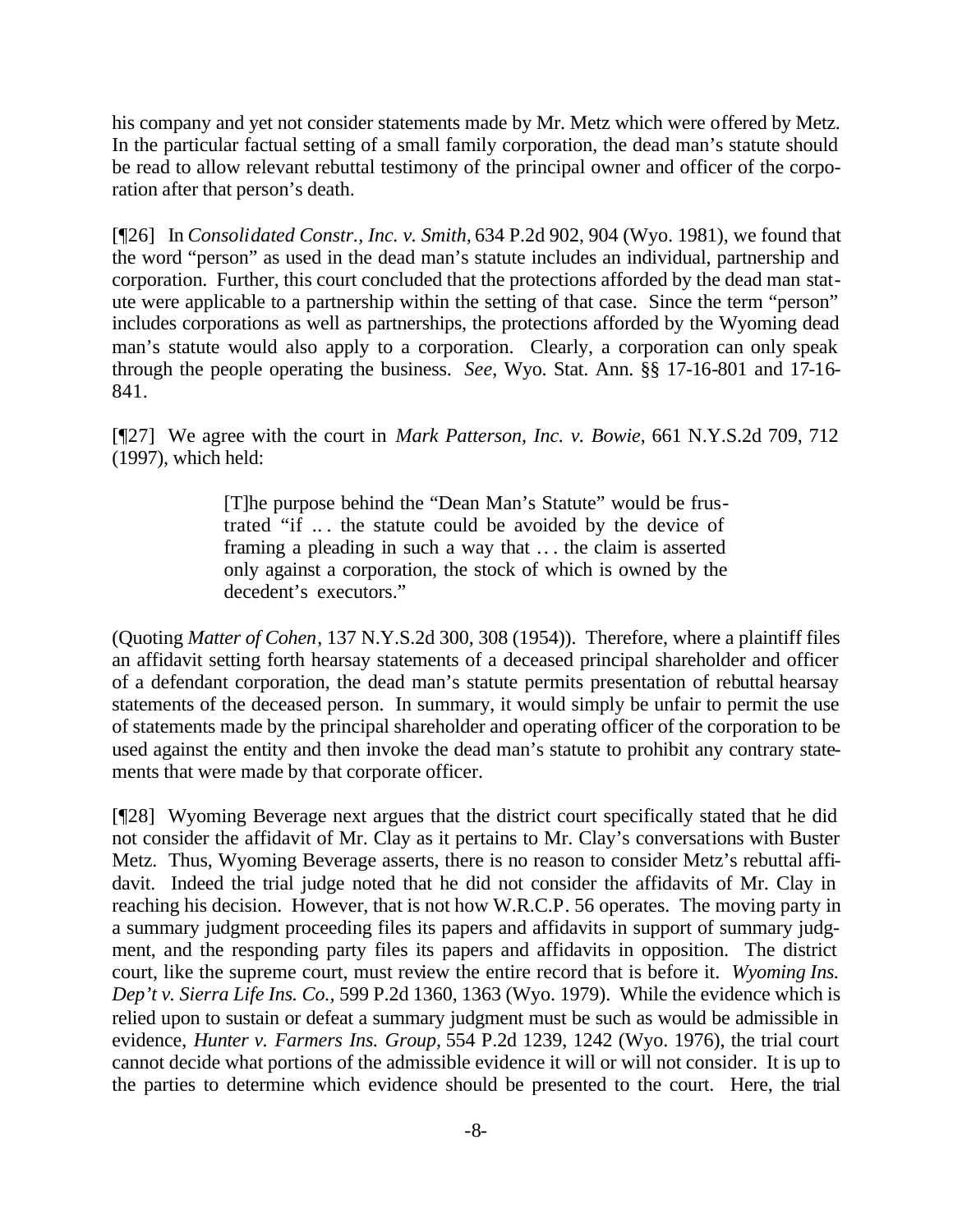court did not rule that the Clay statements were inadmissible. Thus, it was an abuse of discretion to exclude the responsive affidavit of William Metz.

[¶29] Finally, as to the breach of contract claim, there is no dispute that Metz and Wyoming Beverage had done business for 30 years. During those years Wyoming Beverage imposed various requirements on Metz. Those included the requirement that Metz not sell competing products. Certainly, the imposition of such a restraint on Metz's operation, taken together with the Clay letters or the statements from Buster Metz, might give rise to the inference that Metz could only be terminated for cause. This court believes that there was sufficient evidence in the record to raise the inference that the parties had agreed that their oral contract was only terminable for cause. In light of that evidence, a jury could conclude that Wyoming Beverage breached its agreement with Metz by simply terminating the relationship. We must, therefore, hold that the district court was in error when it granted summary judgment as to the Metz breach of contract claim.<sup>1</sup>

#### *FRAUD CLAIM*

[¶30] In *Marchant v. Cook,* 967 P.2d 551, 554 (Wyo. 1998) (quoting *Jurkovich v. Tomlinson*, 905 P.2d 409, 411 (Wyo. 1995)), we outlined the elements that needed to be proved in a fraud claim by stating:

> Fraud is established when a plaintiff demonstrates, by clear and convincing evidence, that 1) the defendant made a false representation intended to induce action by the plaintiff; 2) the plain-

l

This court is of the opinion that the waiver by Mr. Metz was sufficient to allow disclosure of the "Cannon letter." Mr. Metz waived confidential communications with Mr. Topel relating to Pepsi. That waiver describes the very essence of the "Cannon letter" to Mr. Topel. A waiver is the intentional relinquishing of a known right. *Lingle State Bank of Lingle v. Podolak,* 740 P.2d 392, 396 (Wyo. 1987). That is exactly what Mr. Metz did.

<sup>&</sup>lt;sup>1</sup>The parties in their briefs both made much of a piece of correspondence referred to as the "Cannon" letter." During the failed negotiations for a written agreement, Metz's attorney, Tom Topel of Billings, Montana, suggested to the Metz family that they employ a Wyoming attorney to advise the Metzs of their rights under the existing oral agreement. The Metzs hired Sheridan attorney Kim Cannon for that purpose. Mr. Cannon authored a letter on January 11, 1991, which stated in part: "Absent a specific time provision, the contract may be terminated by either party." That letter was sent to the Metzs' other attorney, Tom Topel. During William Metz's deposition in 1998, he waived the attorney-client privilege as to confidential communications involving Metz Beverage with Mr. Topel relating to Pepsi and the Pepsi business. The "Cannon letter" was produced to Wyoming Beverage after a motion to compel. The district court found there had been a waiver of the attorney-client privilege.

The relevancy of the letter is, however, another matter. The "Cannon letter" expresses broad ranging legal opinions without the benefit of depositions and correspondence that were not yet in existence. Mr. Cannon's partial paraphrasing of a statute, coupled with much qualification and other extraneous legal theorizing, is of dubious significance. In any event, we do not believe the "Cannon letter" has any bearing on our conclusion that the Metz breach of contract claim should be presented to the jury.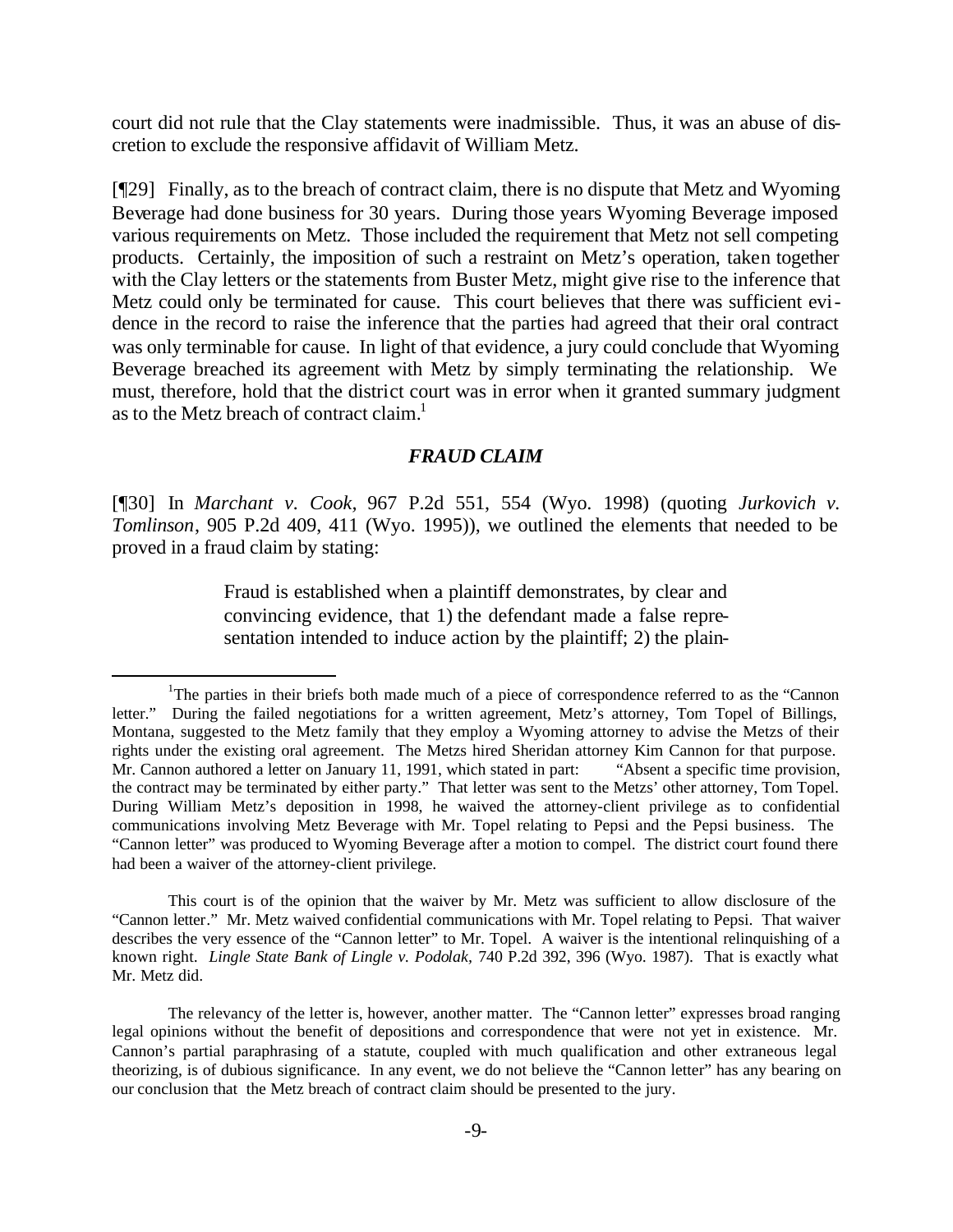tiff reasonably believed the representation to be true; and 3) the plaintiff relied on the false representation and suffered damages.

When a party who is asserting a fraud claim is confronted with a motion for summary judgment, that party must present clear, unequivocal and convincing evidence to demonstrate that a genuine issue of material fact exists. *Laird v. Laird,* 597 P.2d 463, 466 (Wyo. 1979) and *McKenney v. Pacific First Federal Savings Bank of Tacoma, Washington,* 887 P.2d 927, 929 (Wyo. 1994).

[¶31] Here Metz has not met that burden. In support of its fraud claim, Metz points to the April 25, 1994 letter to Dorothy Metz from Forrest Clay, quoted above. Metz contends that the following statement in that letter constitutes a factual basis for fraud, since, even then, Wyoming Beverage was planning to cancel the parties' agreement and take over the Pepsi distributorship: "As I mentioned to you then, we have no desire to cancel our oral agreement with Buster and discontinue dealing with Metz Beverages." However, this letter must be placed in the proper context. It followed letters of December, February, June, and earlier in April. All of the letters, including the letter of April 25th, unequivocally demonstrate that the relationship between Metz and Wyoming Beverage was tenuous at best. It seems clear that Metz was being told in a straightforward manner that if performance did not improve, the contract would be terminated.

[¶32] In addition, it is evident from the record that Wyoming Beverage was of the opinion, as far as back as the early '90s, that the agreement of the parties was terminable at will. Furthermore, Metz could take no solace from the Wyoming statutes, which provided that an oral contract of indefinite duration was potentially terminable at will. The April 25, 1994 letter to Ms. Metz, when read in its proper context, said: "we have no *desire* to cancel our oral agreement .. . provided your company improves its performance." (Emphasis added.) This letter to Metz was written three years before the agreement was terminated. expressed only a desire not to cancel an agreement. Furthermore, it expressed a warning that the entire relationship was in jeopardy. The letter falls far short of clear and convincing evidence of fraud. An expression of mere desire, coupled with a warning, cannot, in this circumstance, be deemed to be the kind of misrepresentation to give rise to fraud. This is especially true where the ultimate action of Wyoming Beverage did not occur until three years after the letter.

[¶33] We have held in a promissory estoppel setting, where the burden of proof is simply a preponderance of the evidence that mere statements of hope are insufficient to justify reasonable reliance. *Davis v. Davis*, 855 P.2d 342, 348 (Wyo. 1993). Likewise, a claim of fraud mandating clear and convincing evidence can fare no better where the claimant is relying upon a qualified expression of desire to establish reasonable reliance. For those reasons, we hold the district court's entry of summary judgment as to Metz's fraud claim was proper.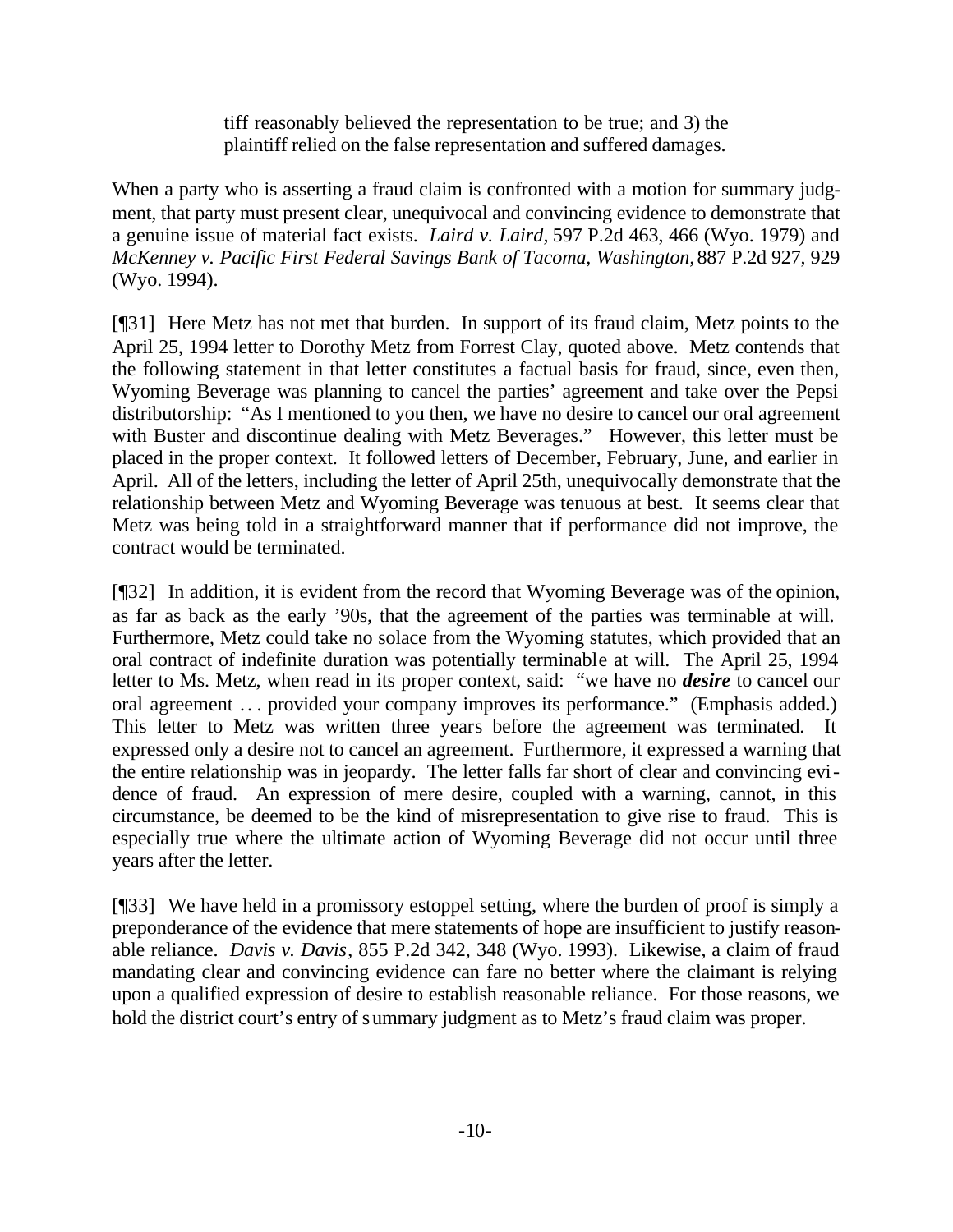# *UNJUST ENRICHMENT*

[¶34] Metz's claim for unjust enrichment as it was filed and presented to the district court was to the effect that Wyoming Beverage had wrongfully taken over Metz's business in northeast Wyoming. Metz seeks recovery for the value of the good will of the business that Metz developed with its customers.

In its amended counterclaim, Metz alleged that:

Metz Beverage built the Pepsi Cola soft drink distribution business in the five counties with its own substantial investments of labor and capital providing valuable services to Wyoming Beverages.

. . .

Should Wyoming Beverages prevail in its nefarious scheme to usurp the market and the business that Metz Beverage has built in the five counties over 30 years, it will be unjustly enriched.

Counsel for Metz summed up his argument by stating to the district court:

[S]urely 30 years ought to be worth something, and surely we ought to be paid something for the Pepsi division.

[A]ll of the good will associated with developing that market over these 30 years goes uncalled for without this remedy.

[¶35] During this appeal Metz attempted, to some extent, to incorporate the argument that various tangible assets are included within the unjust enrichment claim. However, it is conceded that the value of such assets is recoverable under Metz's accounting claim. It appears to this court that tangible assets, if any, are being included in the unjust enrichment claim for the first time on appeal. As this court has stated innumerable times, we will not address matters that are being raised for the first time on appeal. *Oatts v. Jorgenson,* 821 P.2d 108, 111 (Wyo. 1991). Therefore, we will address the unjust enrichment claim as it was filed and presented to the district court, that being a claim for the loss of the good will of the business.

[¶36] We set forth the elements of an unjust enrichment claim in *Adkins v. Lawson*, 892 P.2d 128, 131 (Wyo. 1995), by holding that

> a party who is seeking damages on the basis of unjust enrichment must prove four elements:

(1) Valuable services were rendered, or materials furnished,